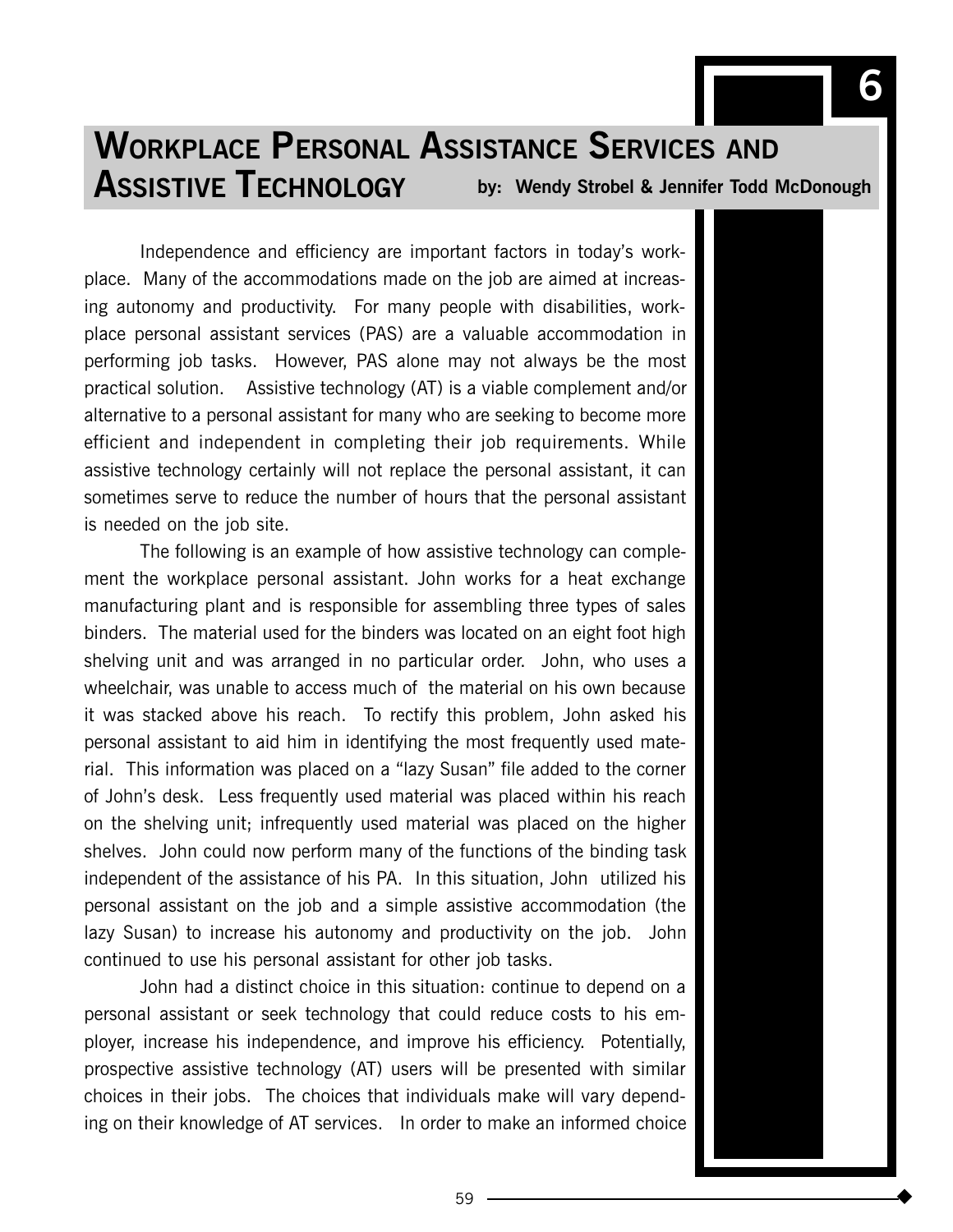over how best to complete job tasks, the prospective AT user must develop some competencies regarding the options available. These competencies include:

| <b>IMPORTANT COMPETENCIES OF POTENTIAL AT USERS -</b> |                                                                                                                               |
|-------------------------------------------------------|-------------------------------------------------------------------------------------------------------------------------------|
| <b>Awareness of Technology</b>                        | Gather information on the types<br>and features of AT.                                                                        |
| <b>Awareness of Disability</b>                        | Identify the strengths you can<br>capitalize on and the limitations for<br>which you need to compensate.                      |
| <b>Awareness of Job Tasks</b>                         | Identify the essential functions of<br>the job and the tasks AT will need<br>to assist you in accomplishing.                  |
| <b>Awareness of Training</b>                          | Determine how the device operates<br>and who can instruct both the user<br>and co-workers.                                    |
| <b>Awareness of Mainte-</b><br>nance Options          | Gather information on the AT to be<br>implemented and evaluate its<br>durability, maintenance, and repair<br>schedules.       |
| <b>Awareness of Funding</b><br><b>Option</b>          | Determine who is responsible for<br>paying for a device and identify<br>potential sources of funds for the<br>purchase of AT. |

A potential AT user must consider the environment in which the assistive technology will be used. Small differences, such as variations in the noise level at the job site, can have a large impact on the effectiveness of technology. If office equipment is shared amongst co-workers, the changes made for one person cannot adversely impact another's ability to perform the job. Therefore, it is imperative that supervisors be consulted on the AT interventions that will be applied. Also, cost is sometimes an issue in obtaining AT at work. As a result, a prospective AT user should be aware of potential funding sources. In addition, one must also consider the training, maintenance, and repair of AT implemented on a job site. This chapter will discuss these and other critical issues related to the application of assistive technology in the workplace.

#### **BENEFITS OF AT**

- **Increased Independence**
- ▶ Reduction of PA **hours**
- $\blacktriangleright$  Increased Effi**ciency**
- $\blacktriangleright$  Increased Produc**tivity**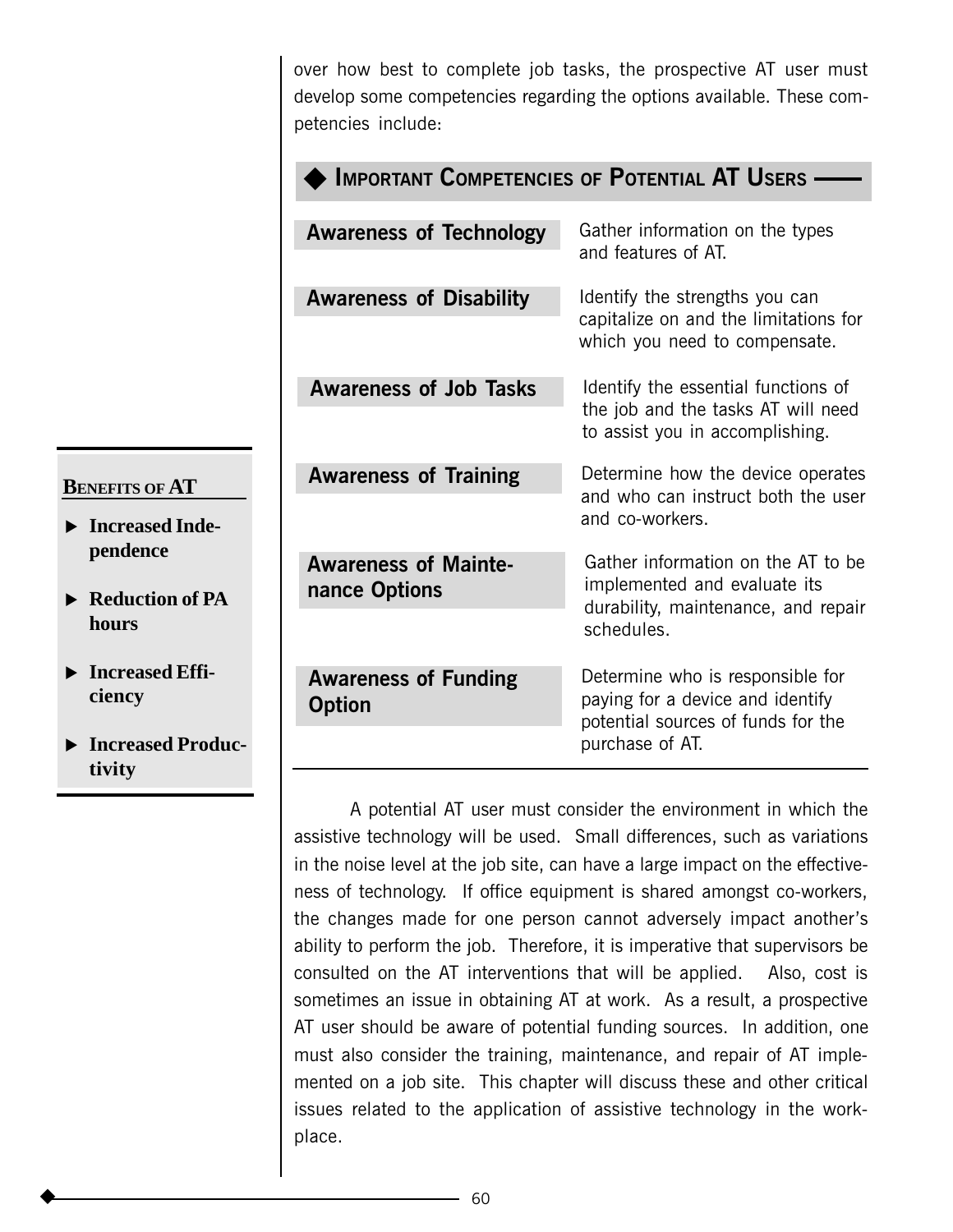# $\rightarrow$  Application of Assistive Technology to a Work ENVIRONMENT -

The potential user must have an understanding of AT to apply it effectively in the workplace. The legal definition of AT is " any device, piece of equipment, or product system, whether acquired commercially or off the shelf, modified, or customized, that is used to increase, maintain, or improve functional capabilities of individuals with disabilities (PL 100-407  $[2(b) (1)]$ ." This broad definition is appropriate because of the varied nature of AT applications. Assistive technology can be "high tech", which refers to equipment that is expensive and frequently has a computer component. Examples of such equipment include a voice activated software system, an augmentative communication device, and an electric wheelchair. "Low technology" is generally more easily obtained and less expensive. (Cook and Hussey, 1995). The range of low tech devices includes everything from Velcro to an electric stapler.

As consumers of assistive technology, it is important to have an idea of the types of equipment that are available in today's marketplace. Often times, creativity plays a large role in the equipment selected for any given situation. Sometimes the simplest interventions can make a world of difference. For example, Andy, who was responsible for opening mail and entering billing information into a computer, found it extremely difficult to turn on his equipment in the morning. To turn on an electric letter opener, a computer, and a monitor took him about 10 minutes. The simple solution identified was the addition of a power strip that all devices were plugged in to. Fastened with velcro inside a top drawer, he only had to pull open the drawer and flip one switch, reducing the time for completing this task from 10 minutes to 1. Thinking outside of the box allowed Andy to become more efficient and effective in this seemingly simple task for the cost of about \$10.

Researching assistive technology is an important step in the identification of a piece of assistive technology. In any given situation where a technological intervention may be beneficial, there may be many solutions. If the prospective user has a clear understanding of the options available, he/she is able to choose the device(s) that best fits the situation. Perceived stigmas associated with using AT may play a lead role in guiding a person's decision. A user must be comfortable with the technology selected, or it will be abandoned.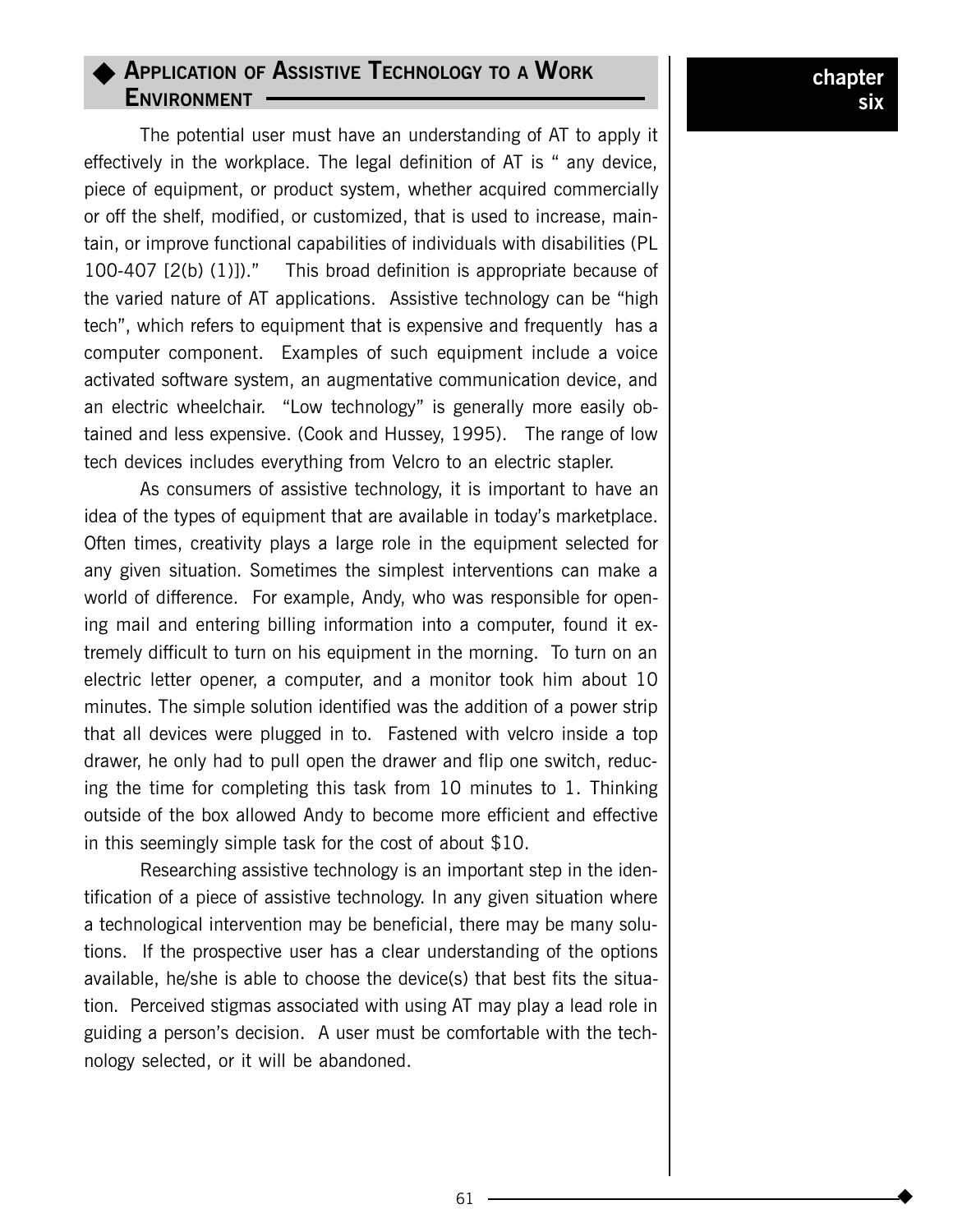### IMPACT OF DISABILITY AND ENVIRONMENT ON ASSISTIVE TECHNOLOGY

The type of assistive technology used in a situation will vary greatly depending on the nature of a person's disability. An evaluator or prospective user should take into account the individual's skills that can be maximized through the use of technology. For example, a person with poor motor control (except for his foot) is given a wheelchair that can be operated using the foot. Would this be effective for everyone? No, but in this person's case, it is the most effective method of control. In a job situation, a similar foot activated switch could be used to select letters on an on-screen keyboard or to control a mouse.

 Environment also plays a key role in the identification of AT. The situation specific nature of assistive technology discourages the "prescription" of technology in a medical or rehabilitation setting away from the job site where the AT will be used. Imagine that during a training period in a rehabilitation facility, Alice is taught to use a speaker phone to answer calls. It is quiet in the facility and people tend to offer her privacy when she is on the phone. When she returns to work, her office is a three walled cubicle with numerous co-workers working and conversing nearby. A speaker phone would make it difficult to impossible to have private conversations. While the speaker phone is functional, it is not practical for Alice's work setting. If too little consideration is given to the environment in which it will be used, assistive technology will most likely be ineffective.

A visit to the work environment will not only provide the information necessary to ensure that the technology will best meet a person's needs, it will also provide other valuable information. For example, a visit to Randy's work site at a book store revealed options for AT devices that neither he nor his coworkers had thought to utilize. Randy has worked for 3 years as a cashier. Recently, his responsibilities were increased to include work in the office phoning customers to let them know their orders had arrived. His job coach visited the job site and noticed that Randy was having trouble holding the phone receiver. She suggested he try an adapted receiver that had a hook on the back of the receiver. The hook made lifting and holding the receiver easier. An alternative adaptation was a headset that only required him to push a button to answer a phone, leaving his hands free.

 AT should be introduced in a way that will not adversely affect the performance of others in the work place. In many offices, equipment is shared. Therefore, the technology must either be optional or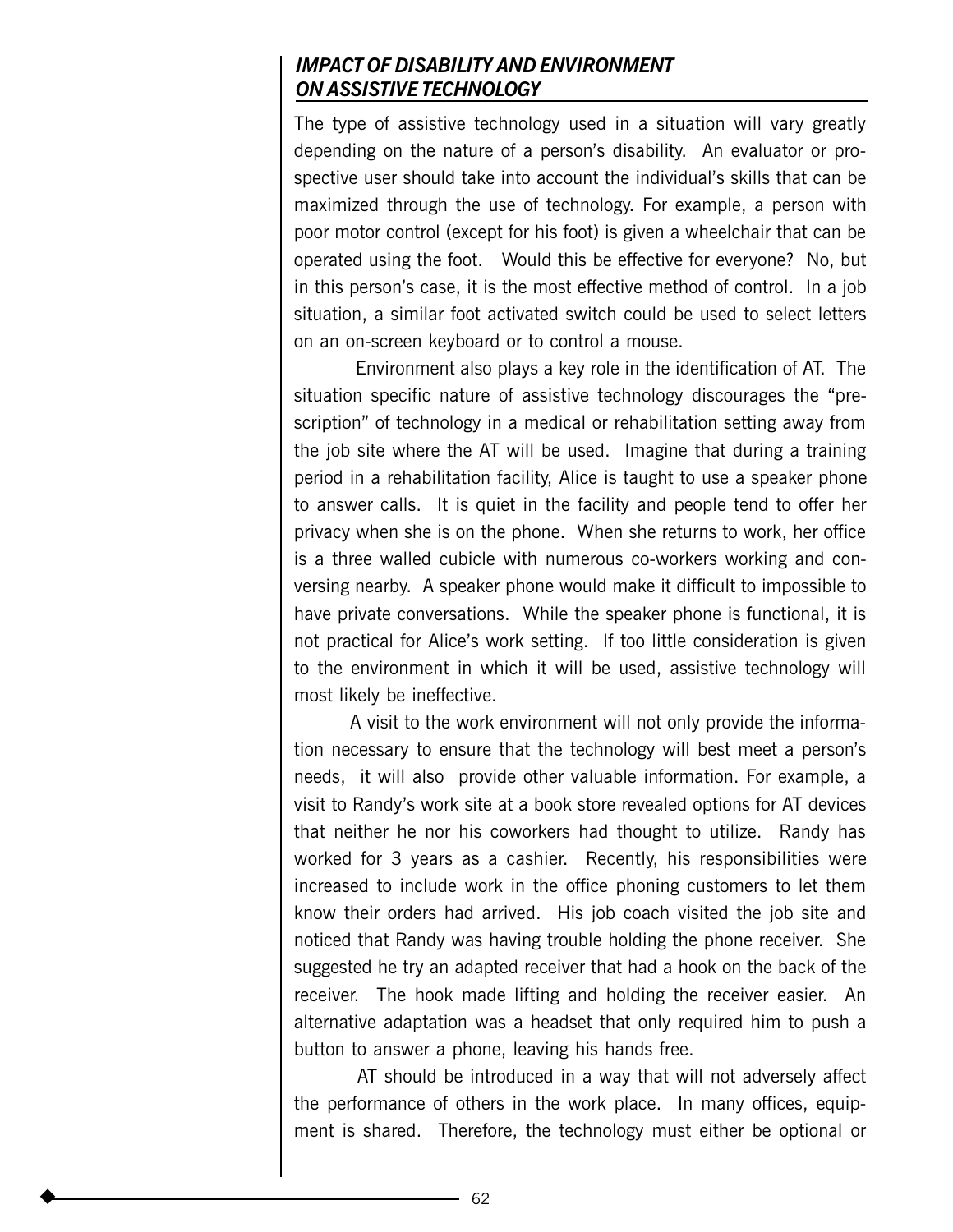functional for everyone performing a particular job function. An example is a data room at a research agency. Here, an employee with a disability uses an Anthelices keyboard at a shared workstation. This device is a keyboard that uses enlarged print overlays. Its function, in this case, is to provide a bigger target area for the keys. Because it is substantially different from a traditional keyboard, some co-workers do not find it easy or comfortable to use. To accommodate the co-workers, a riser with a sliding tray is used to store a traditional keyboard. To use the standard keyboard, the co-worker simply pulls out the tray.

AT introduced for an employee with a disability will be utilized frequently by other people in the office. For example, a money counter is introduced to a work setting that requires a person with poor motor control to count from a cash register drawer containing approximately \$300. Instead of counting bills individually, this machine counts stacks of bills using a feeder. Use of this device allows for a significant increase in the speed of this task for everyone. Another example involves Sarah, who works for a university taking pictures for identification cards. For her to use the camera and computer, she needs to use a mouse. A standard mouse is hard for her to manipulate, so a trackball mouse is introduced, resulting in Sarah being much faster in navigating the computer screen. Her supervisor found that the trackball mouse works better for all of the office employees and therefore purchased a trackball mouse for each work station.

#### ASSISTIVE TECHNOLOGY AND THE JOB SITE STRATEGIES

On a job site, it is also important to consider the supervisor's approval for a piece of assistive technology. An employer, in considering a recommendation for AT, must analyze the implications of the AT application on the overall operation of the business. In one case, Julie, who is unable to move her arms, needs to take messages. A recording system for the phone would require no effort on Julie's part to use. When this AT intervention is suggested to Julie's employer, Ms. Thomas, she voices concerns regarding the privacy of her customers and the legality of recording conversations. The employer's concerns had not been considered by Julie or the rehabilitation professional in suggesting the recording system. As an alternative, a tape recorder is suggested where Julie can verbally record the information she needs to retain. The information is gathered in a traditional message format in which the caller provides the information and Julie repeats it onto the tape recorder. The cost for this low tech device is minimal, as is the effort needed to imple-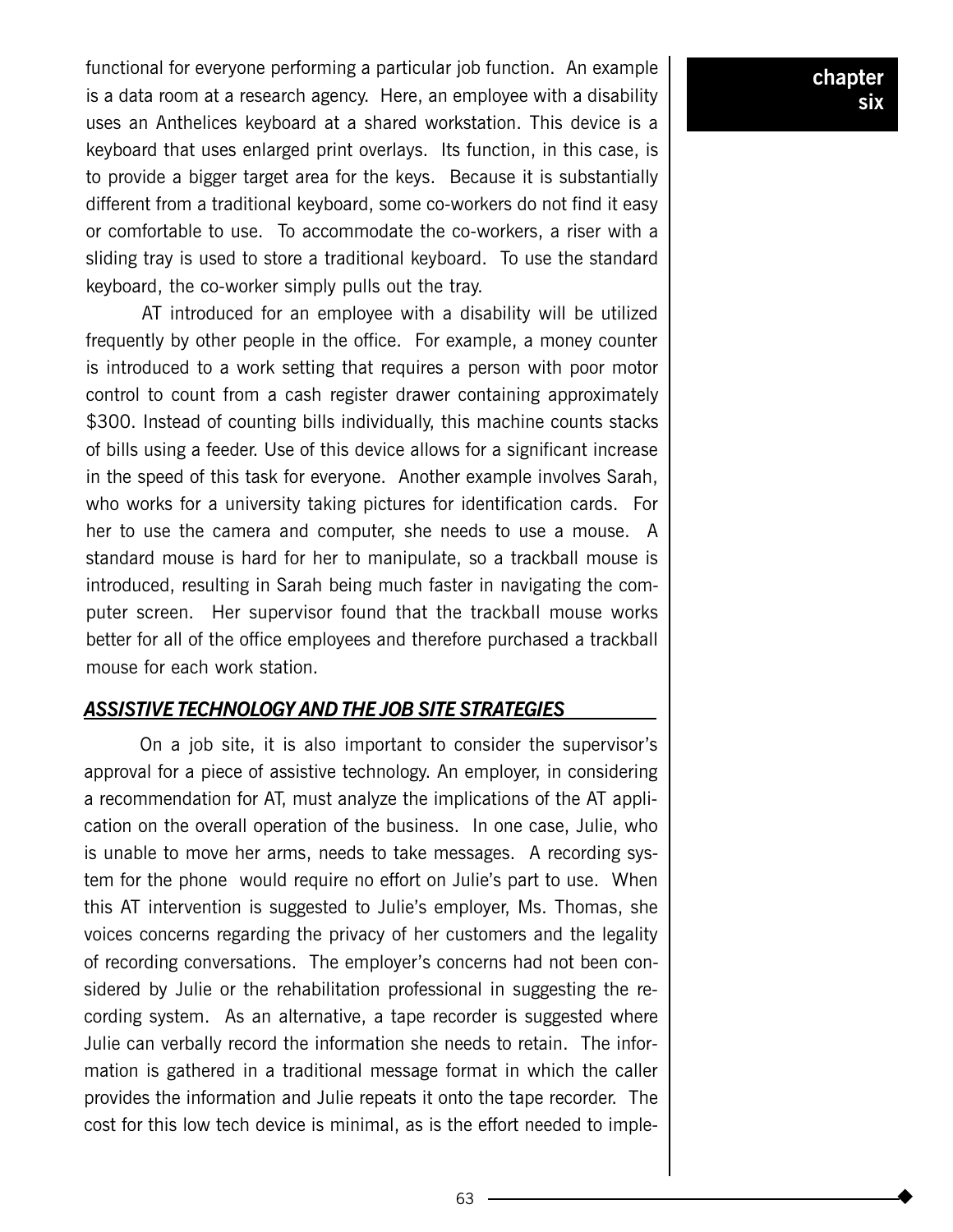ment it. Also, customers have been impressed with Julie's conscientiousness in getting the correct information. Most importantly, the employer feels that her concerns were addressed appropriately and that Julie is performing her job effectively and efficiently.

### SELECTING AND UTILIZING ASSISTIVE TECHNOLOGY AT <u>THE WORKPLACE</u>

The durability of a piece of technology is also an important consideration when implementing AT on the job site. If a piece of equipment is to be used on a regular basis, it must be durable. The durability of a device can be determined in a number of ways. The most effective source of this information is often talking to other people who are using the same or similar devices. What problems have they had with the AT? When repairs were needed, did a technician come to the job site? If yes, how long did it take? Was a loaner provided during the repair period? Also, an AT user must also consider what regular maintenance a device will require. If maintenance is required on a regular basis, can a schedule be devised so that other work tasks can be scheduled during this period?

The cost of Assistive Technology must also be addressed. Cost can be a major factor in determining what type of AT will be implemented on a job site. According to a survey done by the Job Accommodation Network (2000), 80% of accommodations cost less than \$500. Therefore, the majority of accommodations are relatively inexpensive. The ADA mandates that employers with more than 25 employees pay for reasonable accommodations. In the event that an employer is unable or not required to pay for an accommodation, other options may be considered. If an accommodation is considered durable medical equipment, such as a wheelchair or a scooter, funding may be provided by either private insurance or Medicaid. Also, The Tech Act has established Technical Assistance Projects that are operated throughout the country; some offer loan programs for assistive technology. Information on these programs can be obtained from the Rehabilitation Engineering Society of North America (RESNA).

Other funding sources for AT include Social Security Work Incentives, Vocational Rehabilitation agencies, and private foundations. The government offers tax credit to small business, known as the Disabled Access Tax Credit (IR Code Section 44), that allows small businesses who earned \$1 million or less in gross receipts in the previous year or had 30 or fewer full-time employees to deduct a variety of disability

**According to a survey done by the Job Accommodation Network (2000), 80% of accommodations cost less than \$500. Therefore, the majority of accommodations are relatively inexpensive.**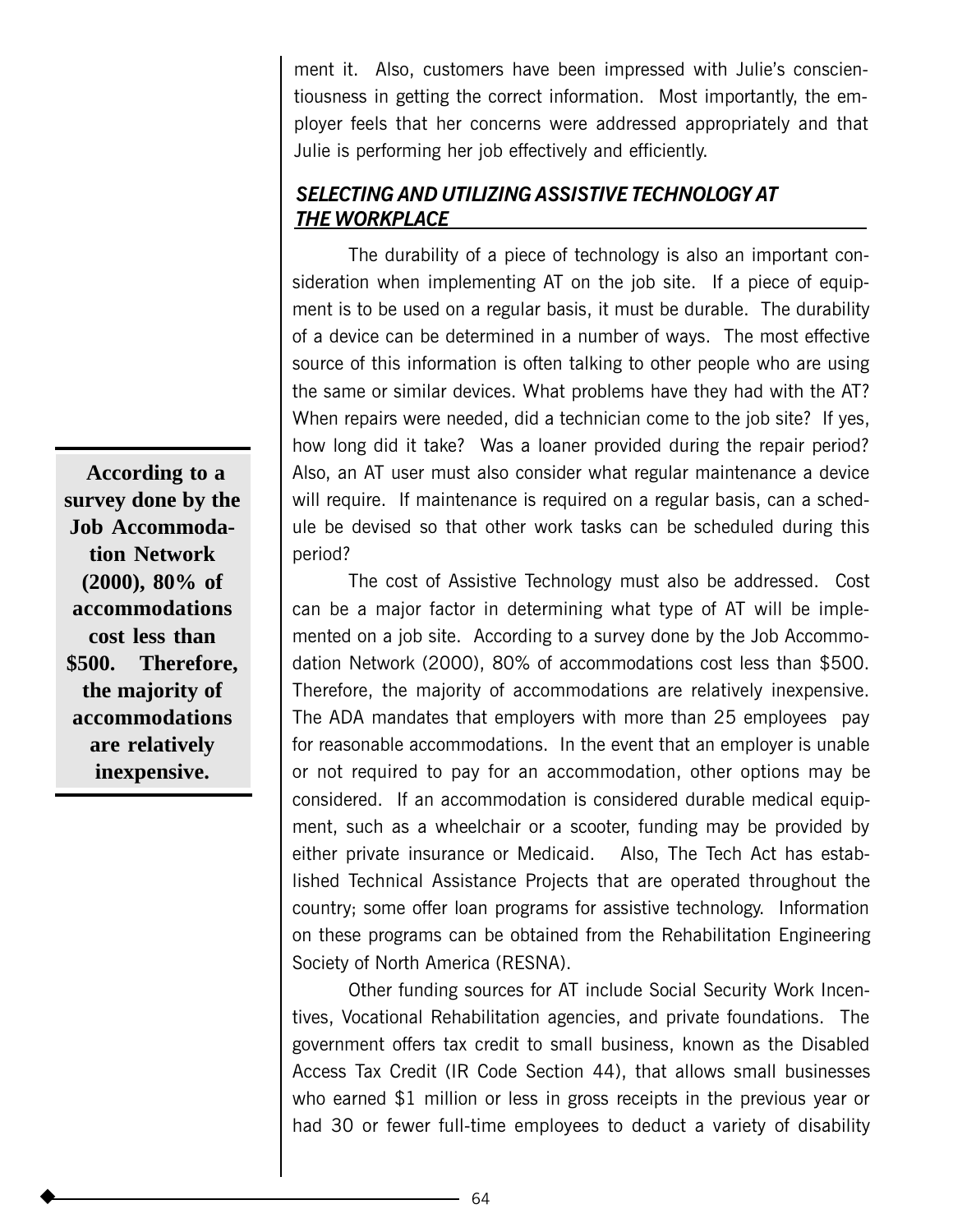related costs, including the purchase of adaptive equipment (US Chamber of Commerce and VCU RRTC, 2000). The Assistive Technology Resource information provided at the end of this chapter contains information that can be helpful in the acquisition of assistive technology.

Training on AT devices is essential to their successful use. The employee utilizing the AT requires training on the device in order to complete job tasks as independently as possible. Co-workers and personal assistants should also be trained in the event that regular maintenance or trouble shooting is required. Co-workers must understand how the device is used in the event that they are asked to use the device when the primary user is not available. Training can be provided by an assistive technology vendor, a rehabilitation engineer, an occupational therapist, a physical therapist, a speech therapist, a job coach, an assistive technology practitioner, or a co-worker who is familiar with its use. In order for an AT user to truly benefit from the devices introduced, training must by comprehensive and readily available. For example, Julie, whose use of a tape recorder to dictate messages was discussed earlier in this chapter, needed to input addresses into a mailing list database. In order to perform this task, Julie's job coach installed Drag and Dictate, a voice recognition word processing software, onto her computer and worked with Julie to train her on how the use the software effectively.

## SUMMARY -

A potential user of assistive technology should have a working knowledge of the types of AT that may be beneficial. This knowledge can be gained through the Internet, talking with other AT users, shopping at an office supply or computer store, or talking with professionals. For example, the Job Accommodation Network (JAN) offers support over the phone to AT users who would like advice on what technology may be effective for a given situation in the workplace.

It is imperative that a prospective AT user has a working knowledge of the AT system and an in-depth knowledge of the job duties that will be performed. This information will empower a prospective AT user to have an intelligent conversation about what technology might be beneficial and what the device would be the most comfortable to use. Also, a piece of technology does not have to be high tech to be effective. Inexpensive, low tech items are often the most practical and easily applied solutions. However, AT is not a cure all. While technology offers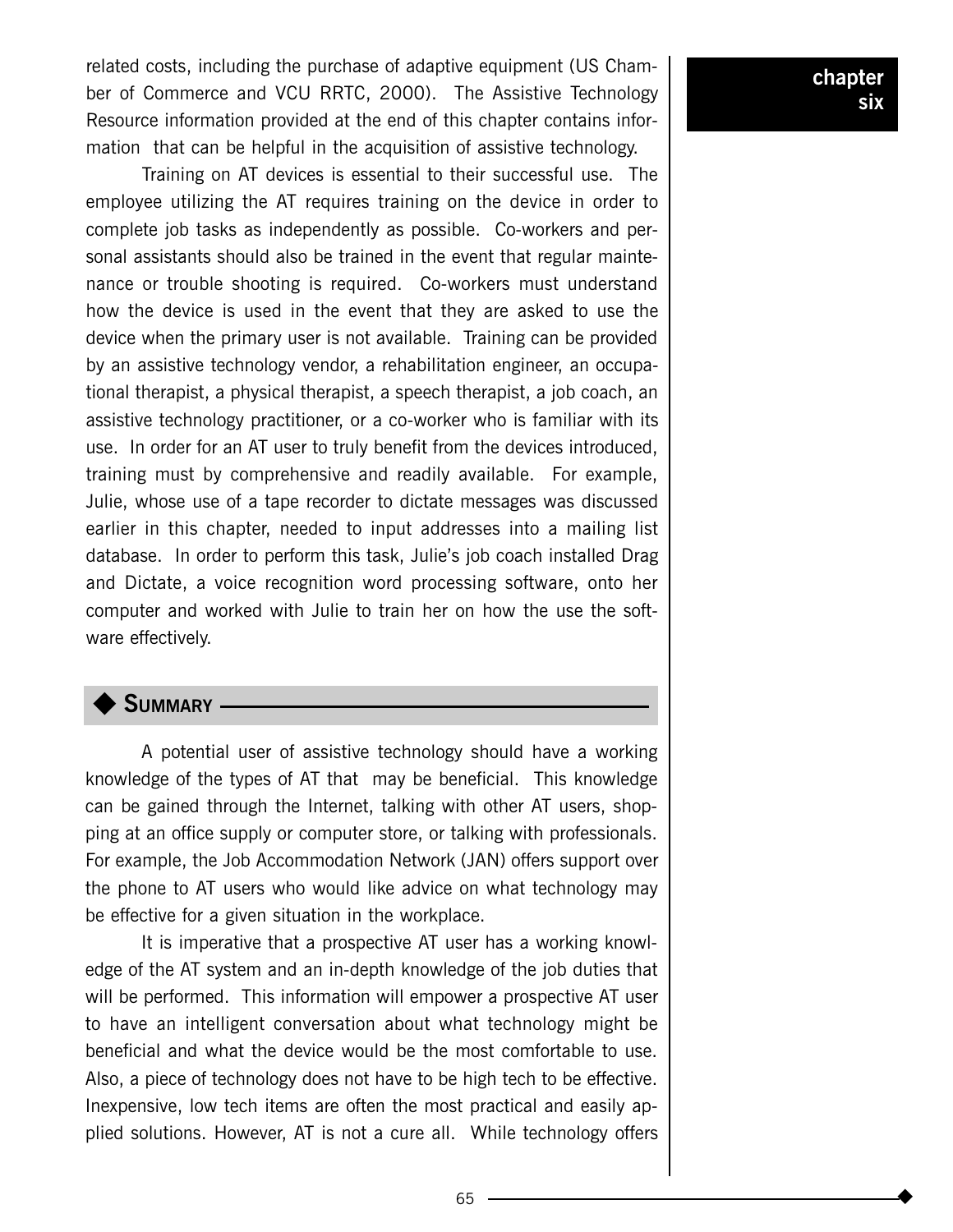many effective options to assist a person with job tasks, it cannot complete a job for a person with a disability. The employee must be qualified for a position and be able to perform the job duties with accommodation, including the possible use of personal assistant at the workplace. AT can supplement and reinforce the current skills and abilities of a user and can complement other accommodations .

# **ASSISTIVE TECHNOLOGY RESOURCES -**

# WEB SITES

http://janweb.icdi.wvu.edu/ The Job Accommodation Network (JAN) is not a job placement service, but an international toll-free consulting service that provides information about job accommodations and the employability of people with disabilities.

http://www.resna.org/  $-$  Rehabilitation Engineering and Assistive Technology Society of North America (RESNA) is an interdisciplinary association for the advancement of rehabilitation and assistive technologies (AT).

http://codi.buffalo.edu/assistiv.htm - Cornucopia of Disability Information (CODI) serves as a community resource for consumers and professionals by providing disability information in a wide variety of areas. This website provides a variety of links to assistive technology resource web pages.

http://www.latech.edu/tech/dss/dsstech.html - Louisiana Tech University Center for Biomedical Engineering and Rehabilitation Science assistive technology web links

http://trace.wise.edu/world/computer access/ - The Trace Center is currently working on ways to make standard information technologies and telecommunications systems more accessible and usable by people with disabilities. This web page lists accessible computer and software features provided by a variety of manufacturers.

http://java/sun.copm/products/jfc/accessibility.html - Assistive Technology Defined (on-line document).

http://www.ataccess.org/  $-$  Provides location information for the Alliance for Technology Access regional centers. The Alliance assists individuals with disabilities access technology, mainly through computer resources.

http://www.abledata.com  $-$  A national database of information on more than 17,000 products that are currently available for people with disabilities.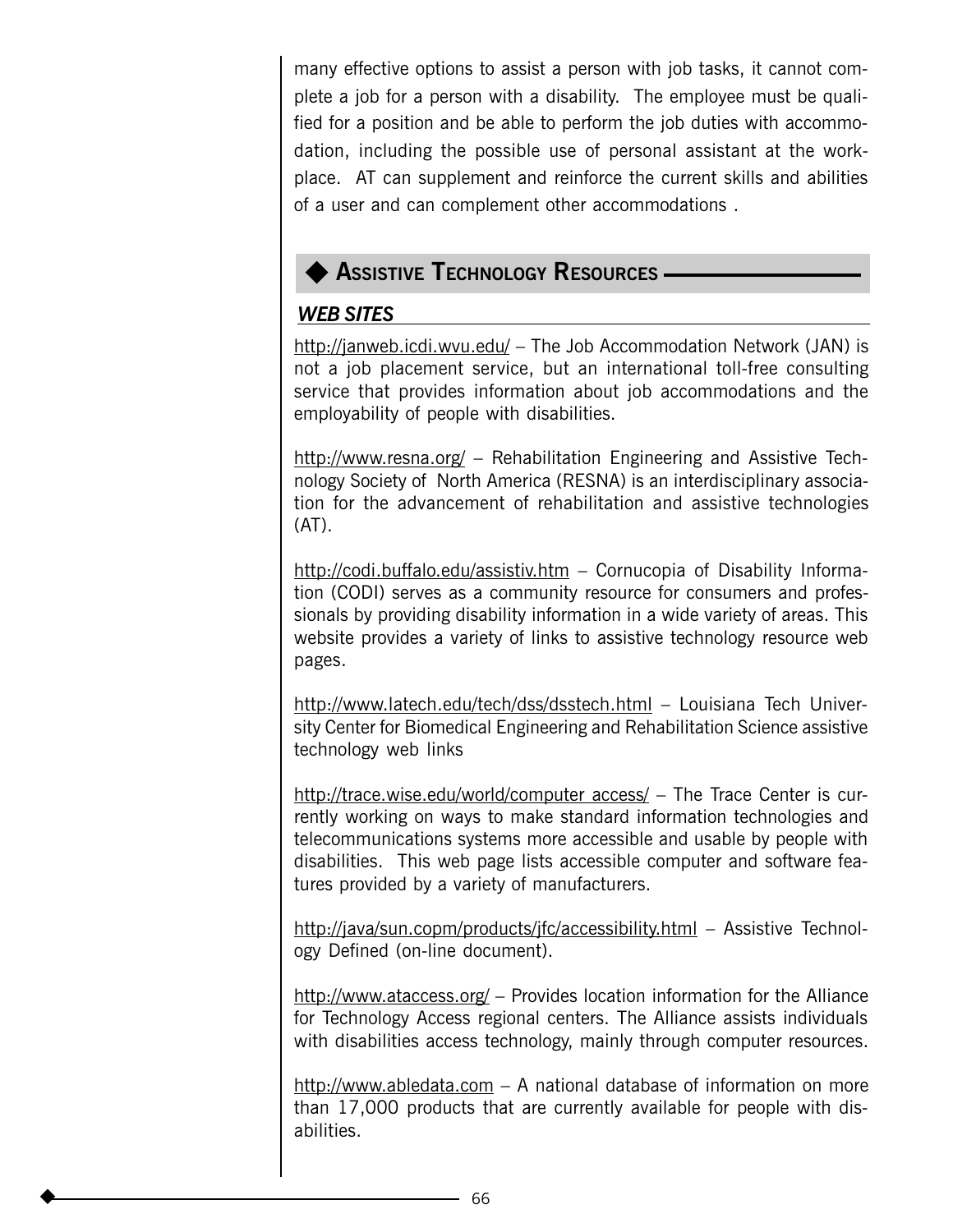http://www.cns.state.va.us/atlfa/whats at.htm – Assistive Technology Loan Fund Authority - The ATLFA makes loans and loan guarantees to people with disabilities for equipment and technology that increase independence, quality of life and employment opportunities.

http://www.vcu.edu/rrtcweb/techlink/iandr/links/art/assis.html – Transition from School to Work: Facilitating Employment Using Assistive Technology and Supports (on-line document). This article describes one strategy for facilitating competitive employment by providing community-based training experiences, assistive technology, and other workplace supports in real work environments within the student's education program.

http://www.blvd.com/  $-$  The Boulevard is a resource directory of disability products and services for the disabled, elderly, care giver and healthcare professional.

http://www.vats.org - Virginia Assistive Technology System (VATS) is a statewide systems change project committed to improving the quality of life for all Virginians by increasing awareness and accessibility.

http://www.staples.com/  $-$  Staples Office Supply home page lists a variety of products that can increase an individuals productivity and effectiveness in their work environment.

http://www.officemax.com - Office Max home page lists a variety of products that can increase an individuals productivity and effectiveness in their work environment.

http://www.closingthegap.com  $-$  Closing The Gap, Inc. is an organization that focuses on computer technology for people with special needs through its bi-monthly newspaper, annual international conference and extensive web site.

### BOOKS

Alliance for Technology Access (2000). Computer and Web Resources for People with Disabilities. Hunter House Publishing.

Cook, A. M. & Hussey, S. M. (1995). Assistive Technologies: Principles and practice. St. Louis: Mosby-Year Book, Inc.

Flippo, K. F., Inge, K. J., & Barcus, J. M. (1995). Assistive Technology: A resource for school, work, and community. Baltimore: Paul H. Brookes Publishing Company.